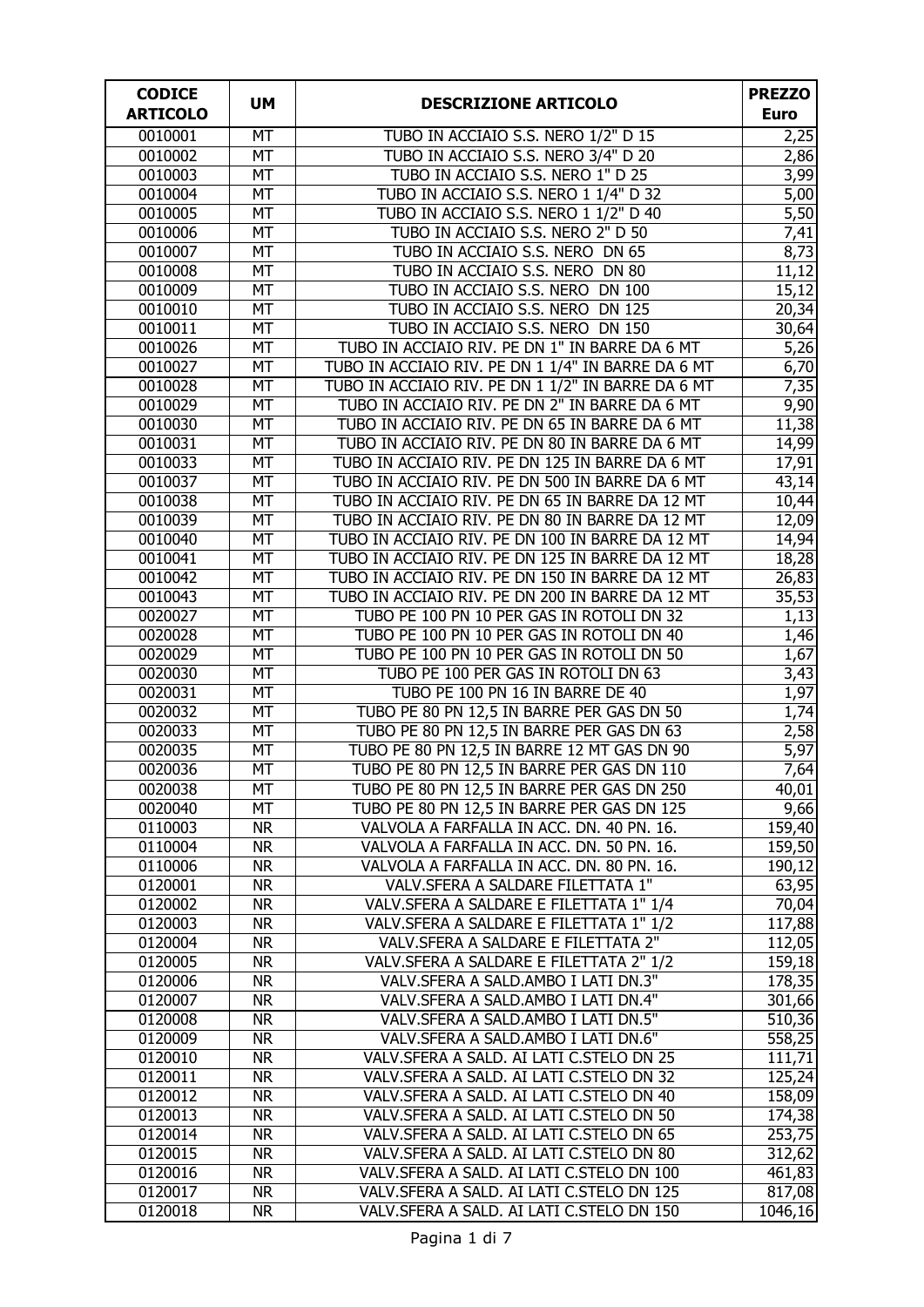| <b>CODICE</b>      |                        |                                                                                                 | <b>PREZZO</b>               |
|--------------------|------------------------|-------------------------------------------------------------------------------------------------|-----------------------------|
| <b>ARTICOLO</b>    | <b>UM</b>              | <b>DESCRIZIONE ARTICOLO</b>                                                                     | <b>Euro</b>                 |
| 0120019            | <b>NR</b>              | VALV.SFERA C.STELO PASS.TOT. DN 200                                                             | 1847,30                     |
| 0120023            | <b>NR</b>              | VALV.SFERA FLANGIATA ACCIAIO DN 15                                                              | 20,18                       |
| 0120025            | <b>NR</b>              | VALV.SFERA FLANGIATA ACCIAIO DN 25                                                              | 63,21                       |
| 0120026            | <b>NR</b>              | VALV.SFERA FLANGIATA ACCIAIO DN 32                                                              | 51,85                       |
| 0120027            | <b>NR</b>              | VALV.SFERA FLANGIATA ACCIAIO DN 40                                                              | $\overline{53,65}$          |
| 0120028            | <b>NR</b>              | VALV.SFERA FLANGIATA ACCIAIO DN 50                                                              | 60,71                       |
| 0120030            | <b>NR</b>              | VALV.SFERA FLANGIATA ACCIAIO DN 80                                                              | 120,76                      |
| 0120031            | <b>NR</b>              | VALV.SFERA FLANGIATA ACCIAIO DN 100                                                             | 124,70                      |
| 0120051            | <b>NR</b>              | VALV.SFERA F/F CAPPUCCIO OT. PER GAS 1"                                                         | 12,47                       |
| 0120052            | <b>NR</b>              | VALV.SFERA F/F CAPPUCCIO OT. PER GAS 1" 1/4                                                     | 20,56                       |
| 0120053            | <b>NR</b>              | VALV.SFERA F/F CAPPUCCIO OT. PER GAS 1" 1/2                                                     | 29,15                       |
| 0120054            | <b>NR</b>              | VALV.SFERA F/F CAPPUCCIO OT. PER GAS 2"                                                         | 40,90                       |
| 0120055            | <b>NR</b>              | VALV.SFERA F/F CAPPUCCIO OT. PER GAS 2"1/2                                                      | 88,22                       |
| 0120056            | <b>NR</b>              | VALV.SFERA F/F CAPPUCCIO OT. PER GAS 3"                                                         | 125,53                      |
| 0120078            | <b>NR</b>              | VALV.SFERA IN OTTONE FIL. M/PORTAG. 1/4"X11PER GAS                                              | $\overline{5,75}$           |
| 0120079            | <b>NR</b>              | VALV.SFERA IN OTTONE F/F FIL. 1/2" PER GAS                                                      | 3,38                        |
| 0120080            | <b>NR</b>              | VALV. SFERA IN OTTONE F/F FIL 3/4" PER GAS                                                      | 9,28                        |
| 0120081            | <b>NR</b>              | VALV. SFERA IN OTTONE F/F FIL 1" PER GAS                                                        | 14,88                       |
| 0120082            | <b>NR</b>              | VALV.SFERA IN OTTONE F/F FIL D 1-1/4 PER GAS                                                    | 11,57                       |
| 0120083            | <b>NR</b>              | VALV.SFERA IN OTTONE F/F FIL D 1-1/2" PER GAS                                                   | 28,77                       |
| 0120084            | $\overline{\text{NR}}$ | VALV.SFERA IN OTTONE F/F FIL D. 2" PER GAS                                                      | 49,52                       |
| 0120085            | <b>NR</b>              | VALV.SFERA IN OTTONE F/F FIL D. 2-1/2" PER GAS                                                  | 57,39                       |
| 0120086            | <b>NR</b>              | VALV.SFERA IN OTTONE F/F FIL D.3" PER GAS                                                       | 104,82                      |
| 0130003            | <b>NR</b>              | VALVOLA DI SFIORO MODELLO VS 801 SCHLUMBERGER                                                   | 83,74                       |
| 0160004            | <b>NR</b>              | VALVOLA DI BLOCCO 8511 FL. DN 50 PN 16                                                          | 578,55                      |
| 0310005            | <b>NR</b>              | MENS.CONT. GAS INT.MM 110 SENZA ZANCA E CHIAVE                                                  | 32,63                       |
| 0310006            | <b>NR</b>              | RUB.TTO CONT.GAS INT.110 CON ZANCA E CHIAVE                                                     | 33,35                       |
| 0310007            | <b>NR</b>              | RUB CONT.GAS A SQUADRO SENZA CHIAVE                                                             | 18,71                       |
| 0310008<br>0310026 | <b>NR</b>              | RUB. GAS DIRITTO CON MENSOLA E CHIAVE FF 1X1-1/4"<br>RUB.TTO PER CONT. GAS A SQUADRO CON CHIAVE | $\overline{21,53}$<br>32,77 |
| 0310027            | <b>NR</b><br><b>NR</b> | RUB. DIRITTO IN OT CON RACCORDO SENZA CHIAVE                                                    |                             |
| 0320001            | <b>NR</b>              | RUB.PORTAMANOMETRO M/F IN ACC. DIRITTO 1/2"                                                     | 16,54<br>16,23              |
| 0320002            | <b>NR</b>              | RUB.PORTAMANOMETRO F/F IN ACC. A SQUADRO 1/2"                                                   | 20,04                       |
| 0320003            | <b>NR</b>              | RUB.PORTAMANOMETRO IN ACC. DIR.AROT.360 M/F 1/2"                                                | 14,22                       |
| 0320004            | <b>NR</b>              | RUB.PORTAMANOMETRO IN ACC. A SQUADRO M/F 1/2"                                                   | 28,48                       |
| 0400223            | <b>NR</b>              | <b>COLLARE PER OTTURATORE 110x2"</b>                                                            | 68,09                       |
| 0410001            | <b>NR</b>              | BOCCHETTONE A.P. IN ACCIAIO 3 PEZZI DN 1"                                                       | 18,76                       |
| 0410002            | <b>NR</b>              | BOCCHETTONE A.P. IN ACCIAIO 3 PEZZI DN 1 1/4"                                                   | 18,05                       |
| 0410003            | <b>NR</b>              | BOCCHETTONE A.P. IN ACCIAIO 3 PEZZI DN 1 1/2"                                                   | 23,20                       |
| 0410004            | <b>NR</b>              | BOCCHETTONE A.P. IN ACCIAIO 3 PEZZI DN 2"                                                       | 38,54                       |
| 0410109            | <b>NR</b>              | CANOTTO CONT GAS IN OT DN 1"                                                                    | 1,54                        |
| 0410110            | <b>NR</b>              | CANOTTO CONT GAS IN OT DN 1"1/2                                                                 | 3,19                        |
| 0410111            | <b>NR</b>              | CANOTTO CONT GAS IN OT DN 2"                                                                    | 5,13                        |
| 0410112            | <b>NR</b>              | GIRELLO CONT GAS IN OT DN 1 1/4"                                                                | 1,31                        |
| 0410113            | <b>NR</b>              | GIRELLO CONT GAS IN OT DN 1 1/2"                                                                | 2,22                        |
| 0410114            | <b>NR</b>              | GIRELLO CONT GAS IN OT DN 2"                                                                    | 5,13                        |
| 0410115            | <b>NR</b>              | GIRELLO CONT GAS IN OT DN 2 1/2"                                                                | 5,55                        |
| 0410116            | <b>NR</b>              | ADATTATORE IN OT PER CONT GAS G 4                                                               | 10,34                       |
| 0410117            | <b>NR</b>              | RACCORDO BICONO DIR M IN OT DN 1/2"X10                                                          | 2,18                        |
| 0410118            | <b>NR</b>              | RACCORDO BICONO DIR M IN OT DN 1/2"X12                                                          | 5,18                        |
| 0410119            | <b>NR</b>              | RACCORDO BICONO DIR M IN OT DN 1/2"X 14                                                         | 2,54                        |
| 0410120            | <b>NR</b>              | RACCORDO BICONO GOM M IN OT DN 1/2"X 10                                                         | 1,03                        |
| 0410121            | <b>NR</b>              | RACCORDO BICONO GOM M IN OT DN 1/2"X 12                                                         | 5,87                        |
| 0410122            | <b>NR</b>              | RACCORDO BICONO GOM M IN OT DN 1/2"X 14                                                         | 2,28                        |
| 0410123            | <b>NR</b>              | RACCORDO BICONO A TE IN OT DN 8                                                                 | 2,71                        |
| 0410124            | <b>NR</b>              | RACCORDO BICONO A TE IN OT DN 10                                                                | 6,71                        |
| 0410202            | <b>NR</b>              | BOCCHETTONE A.P. IN OTTONE 3 PEZZI DN 3/4"                                                      | 21,75                       |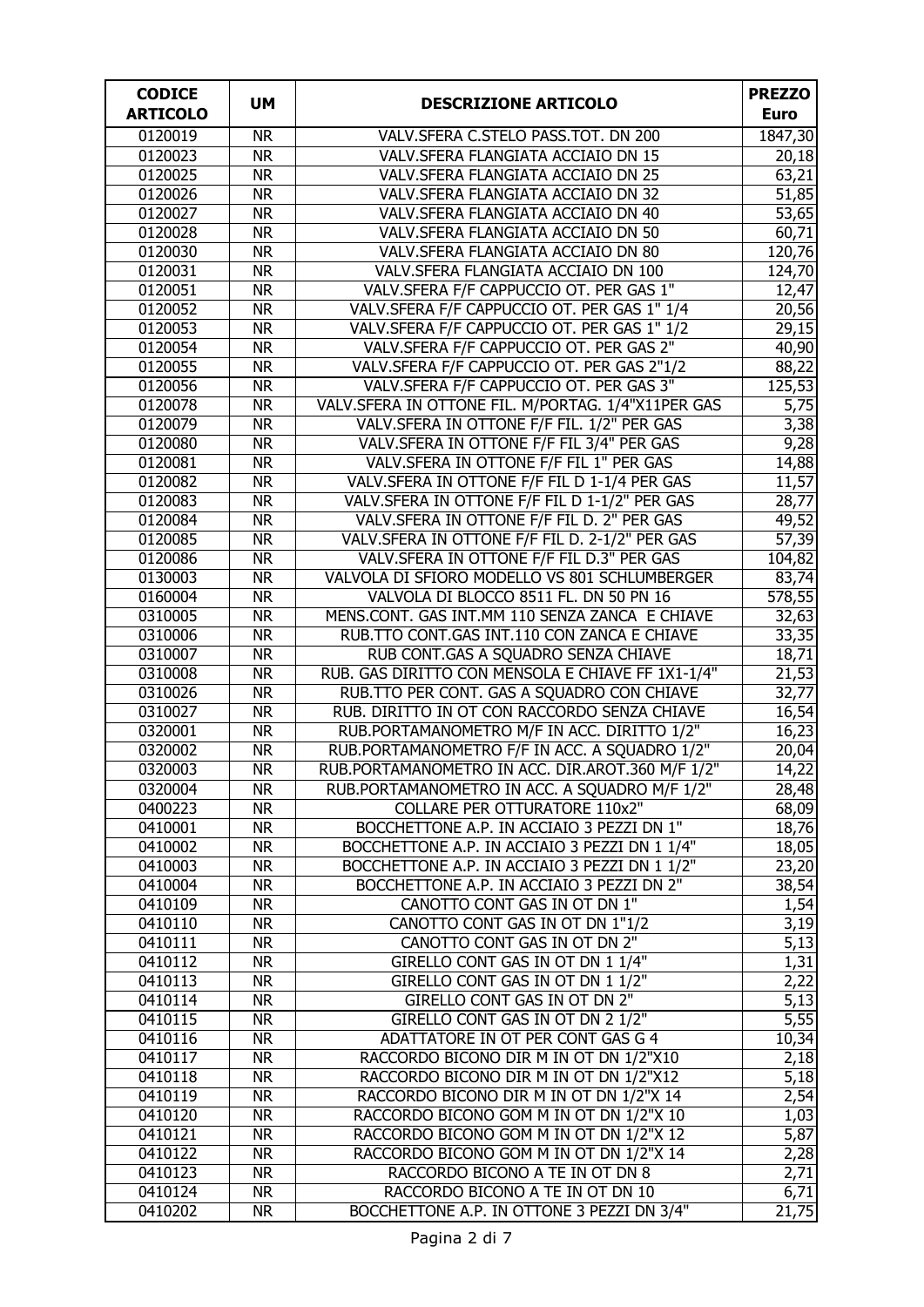| <b>CODICE</b>   | <b>UM</b>                | <b>DESCRIZIONE ARTICOLO</b>                       | <b>PREZZO</b>     |
|-----------------|--------------------------|---------------------------------------------------|-------------------|
| <b>ARTICOLO</b> |                          |                                                   | <b>Euro</b>       |
| 0420001         | <b>NR</b>                | TRONCHETTO NERO AD 1 FILETTO DN 1"                | 13,49             |
| 0420002         | <b>NR</b>                | TRONCHETTO NERO AD 1 FILETTO DN 1 1/4"            | 1,25              |
| 0420003         | <b>NR</b>                | TRONCHETTO NERO AD 1 FILETTO DN 1 1/2"            | 1,25              |
| 0420006         | <b>NR</b>                | TRONCHETTO NERO AD 1 FILETTO DN 3"                | 5,81              |
| 0420008         | <b>NR</b>                | MANICOTTO NERO F/F DN 3/8"                        | 0,24              |
| 0420009         | <b>NR</b>                | MANICOTTO NERO F/F DN 1/2"                        | 0,27              |
| 0420010         | <b>NR</b>                | MANICOTTO NERO F/F DN 3/4"                        | 0,46              |
| 0420011         | <b>NR</b>                | MANICOTTO NERO F/F DN 1"                          | 0,53              |
| 0420012         | <b>NR</b>                | MANICOTTO NERO F/F DN 1 1/4"                      | $\overline{0,77}$ |
| 0420013         | <b>NR</b>                | MANICOTTO NERO F/F DN 1 1/2"                      | 0,98              |
| 0420014         | <b>NR</b>                | MANICOTTO NERO F/F DN 2"                          | 1,39              |
| 0420015         | <b>NR</b>                | MANICOTTO NERO F/F DN 3"                          | 2,47              |
| 0420016         | <b>NR</b>                | MANICOTTO NERO F/F DN 4"                          | 4,35              |
| 0420017         | <b>NR</b>                | PEZZO SPECIALE A Y NERO A SALDARE DN 1"           | 13,76             |
| 0420018         | <b>NR</b>                | PEZZO SPECIALE A Y NERO A SALDARE DN 1 1/4"       | 15,05             |
| 0420019         | <b>NR</b>                | PEZZO SPECIALE A Y NERO A SALDARE DN 1 1/2"       | 16,82             |
| 0420021         | <b>NR</b>                | CURVA A 90 <sup>88</sup> NERA A SALDARE DN 3/4"   | 1,04              |
| 0420022         | <b>NR</b>                | CURVA A 90 NERA A SALDARE DN 1"                   | 1,03              |
| 0420023         | <b>NR</b>                | CURVA A 90 <sup>22</sup> NERA A SALDARE DN 1 1/4" | 1,38              |
| 0420024         | <b>NR</b>                | CURVA A 90 NERA A SALDARE DN 1 1/2"               | 1,39              |
| 0420025         | <b>NR</b>                | <b>CURVA A 90 NERA A SALDARE DN 2"</b>            | 2,61              |
| 0420026         | $\overline{\text{NR}}$   | <b>CURVA A 90 NERA A SALDARE DN 65</b>            | 3,52              |
| 0420027         | <b>NR</b>                | <b>CURVA A 90 NERA A SALDARE DN 80</b>            | 5,55              |
| 0420028         | <b>NR</b>                | CURVA A 90 <sup>88</sup> NERA A SALDARE DN 100    | 9,21              |
| 0420029         | <b>NR</b>                | CURVA A 90 <sup>88</sup> NERA A SALDARE DN 125    | 14,15             |
| 0420030         | $\overline{\textsf{NR}}$ | <b>CURVA A 90 NERA A SALDARE DN 150</b>           | 23,62             |
| 0420031         | <b>NR</b>                | CURVA A 90 <sup>88</sup> NERA A SALDARE DN 175    | 32,07             |
| 0420032         | $\overline{\textsf{NR}}$ | <b>CURVA A 90 NERA A SALDARE DN 200</b>           | 56,12             |
| 0420033         | $\overline{\text{NR}}$   | CURVA A 90 <sup>22</sup> NERA A SALDARE DN 250    | 89,06             |
| 0420035         | $\overline{\text{NR}}$   | CURVA A 90 NERA A SALDARE DN 300                  | 262,67            |
| 0420041         | $\overline{\text{NR}}$   | FONDELLO BOMBATO DN 1 1/2"                        | 0,55              |
| 0420042         | $\overline{\text{NR}}$   | FONDELLO BOMBATO DN 1 1/4"                        | 0,52              |
| 0420043         | $\overline{\text{NR}}$   | <b>FONDELLO BOMBATO DN 2"</b>                     | 0,75              |
| 0420044         | $\overline{\mathsf{NR}}$ | FONDELLO BOMBATO DN 65                            | 1,01              |
| 0420045         | NR                       | FONDELLO BOMBATO DN 80                            | 1,10              |
| 0420046         | <b>NR</b>                | FONDELLO BOMBATO DN 100                           | 2,10              |
| 0420047         | <b>NR</b>                | <b>FONDELLO BOMBATO DN 125</b>                    | 2,95              |
| 0420048         | <b>NR</b>                | FONDELLO BOMBATO DN 150                           | 5,74              |
| 0420049         | <b>NR</b>                | FONDELLO BOMBATO DN 200                           | 8,79              |
| 0420050         | <b>NR</b>                | TE STAMPATO NERO A SALDARE DN 1"                  | 3,54              |
| 0420051         | <b>NR</b>                | TE STAMPATO NERO A SALDARE DN 1 1/4"              | 4,61              |
| 0420052         | <b>NR</b>                | TE STAMPATO NERO A SALDARE DN 1 1/2"              | 5,54              |
| 0420053         | <b>NR</b>                | TE STAMPATO NERO A SALDARE DN 2"                  | 6,42              |
| 0420054         | <b>NR</b>                | TE STAMPATO NERO A SALDARE DN 65                  | 9,78              |
| 0420055         | <b>NR</b>                | TE STAMPATO NERO A SALDARE DN 80                  | 14,18             |
| 0420056         | <b>NR</b>                | TE STAMPATO NERO A SALDARE DN 100                 | 19,81             |
| 0420057         | <b>NR</b>                | TE STAMPATO NERO A SALDARE DN 125                 | 33,50             |
| 0420058         | <b>NR</b>                | TE STAMPATO NERO A SALDARE DN 150                 | 39,61             |
| 0420060         | <b>NR</b>                | RIDUZIONE CONCENTRICA NERA DN 1 1/4"X 1"          | 2,09              |
| 0420061         | <b>NR</b>                | RIDUZIONE CONCENTRICA NERA DN 1 1/2"X 1"          | 2,53              |
| 0420062         | <b>NR</b>                | RIDUZIONE CONCENTRICA NERA DN 1 1/2"X 1 1/4"      | 2,13              |
| 0420063         | <b>NR</b>                | RIDUZIONE CONCENTRICA NERA DN 2" X 1"1/2          | 2,83              |
| 0420064         | <b>NR</b>                | RIDUZIONE CONCENTRICA NERA DN 2" X 1"             | 3,19              |
| 0420065         | <b>NR</b>                | RIDUZIONE CONCENTRICA NERA DN 2" X 1 1/4"         | 2,58              |
| 0420066         | <b>NR</b>                | RIDUZIONE CONCENTRICA NERA DN 65 X 1 1/2"         | 3,34              |
| 0420067         | <b>NR</b>                | RIDUZIONE CONCENTRICA NERA DN 65 X 2"             | 3,03              |
| 0420068         | <b>NR</b>                | RIDUZIONE CONCENTRICA NERA DN 80 X 1 1/2"         | 5,55              |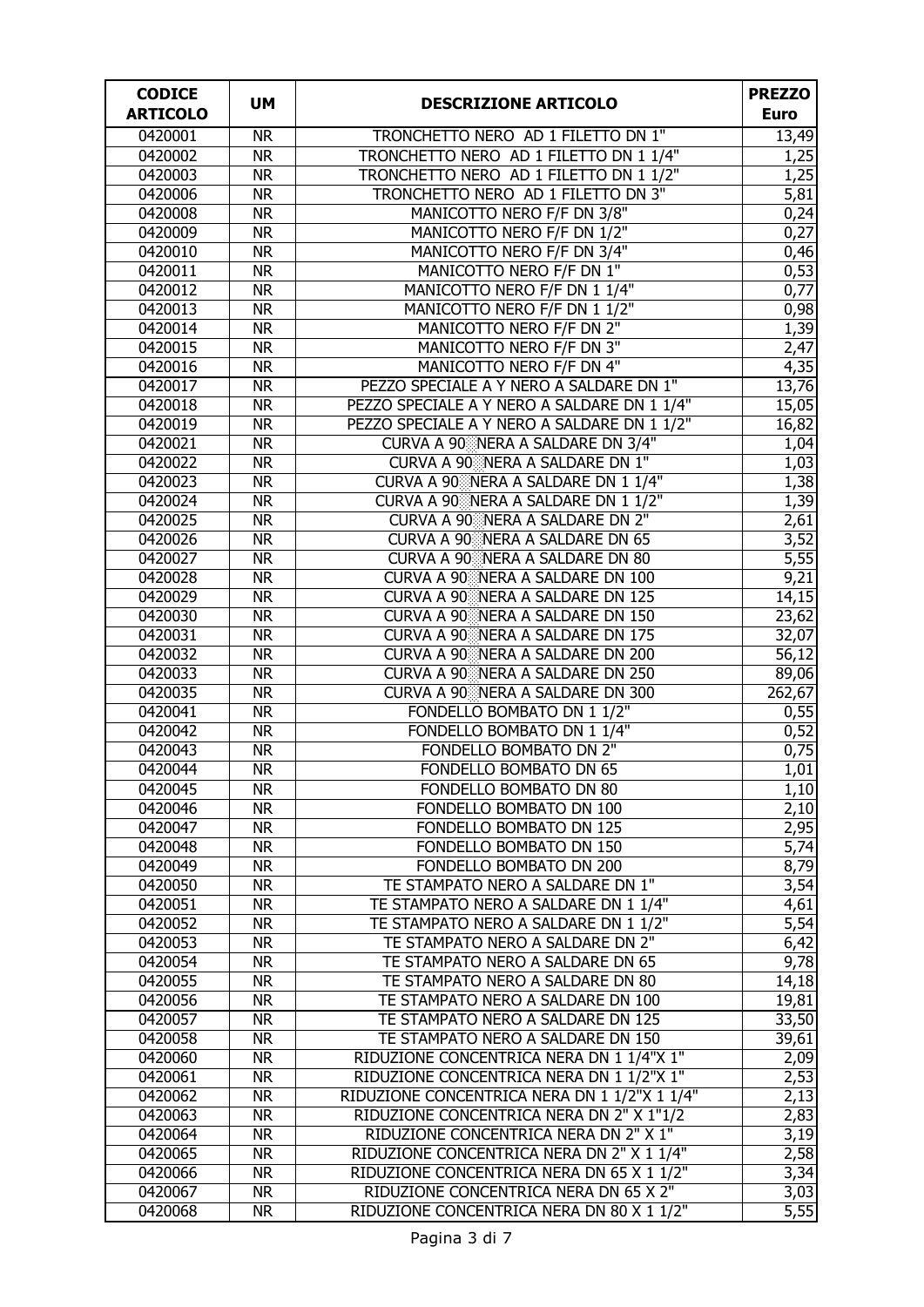| <b>CODICE</b>      |                        |                                                                            | <b>PREZZO</b>             |
|--------------------|------------------------|----------------------------------------------------------------------------|---------------------------|
| <b>ARTICOLO</b>    | <b>UM</b>              | <b>DESCRIZIONE ARTICOLO</b>                                                | <b>Euro</b>               |
| 0420069            | <b>NR</b>              | RIDUZIONE CONCENTRICA NERA DN 80 X 2"                                      | 4,35                      |
| 0420070            | <b>NR</b>              | RIDUZIONE CONCENTRICA NERA DN 80 X 65                                      | 3,48                      |
| 0420071            | <b>NR</b>              | RIDUZIONE CONCENTRICA NERA DN 100 X 2"                                     | 8,96                      |
| 0420072            | <b>NR</b>              | RIDUZIONE CONCENTRICA NERA DN 100 X 65                                     | 6,93                      |
| 0420073            | <b>NR</b>              | RIDUZIONE CONCENTRICA NERA DN 100 X 80                                     | 6,64                      |
| 0420074            | <b>NR</b>              | RIDUZIONE CONCENTRICA NERA DN 125 X 100                                    | 11,19                     |
| 0420075            | <b>NR</b>              | RIDUZIONE CONCENTRICA NERA DN 150X 100                                     | 14,09                     |
| 0420076            | <b>NR</b>              | FONDELLO BOMBATO DN 32                                                     | 14,49                     |
| 0420077            | <b>NR</b>              | RIDUZIONE CONCENTRICA NERA DN 150X 125                                     | 11,24                     |
| 0420078            | <b>NR</b>              | RIDUZIONE CONCENTRICA NERA DN 175X 100                                     | 27,26                     |
| 0420079            | <b>NR</b>              | RIDUZIONE CONCENTRICA NERA DN 200 X 100                                    | 35,13                     |
| 0420080            | <b>NR</b>              | RIDUZIONE CONCENTRICA NERA DN 200X125                                      | 22,98                     |
| 0420081            | <b>NR</b>              | RIDUZIONE CONCENTRICA NERA DN 200X150                                      | 19,63                     |
| 0420082            | <b>NR</b>              | <b>SCARPETTA NERA DN 32</b>                                                | 3,48                      |
| 0420083            | <b>NR</b>              | <b>SCARPETTA NERA DN 40</b>                                                | 3,70                      |
| 0420084            | <b>NR</b>              | <b>SCARPETTA NERA DN 50</b>                                                | 4,60                      |
| 0420085            | <b>NR</b>              | <b>SCARPETTA NERA DN 65</b>                                                | 6,44                      |
| 0420086            | <b>NR</b>              | <b>SCARPETTA NERA DN 80</b>                                                | 8,28                      |
| 0420088            | <b>NR</b>              | <b>SCARPETTA NERA DN 125</b>                                               | 16,99                     |
| 0420089            | <b>NR</b>              | <b>SCARPETTA NERA DN 150</b>                                               | 26,83                     |
| 0420090            | <b>NR</b>              | <b>SCARPETTA NERA DN 200</b>                                               | 56,51                     |
| 0420091            | <b>NR</b>              | TE STAMPATO NERO A SALDARE DN 2 1/2"                                       | $\overline{9,22}$         |
| 0420092            | <b>NR</b>              | TE STAMPATO NERO A SALDARE DN 3"                                           | 12,57                     |
| 0420094            | <b>NR</b>              | TE STAMPATO NERO A SALDARE DN 5"                                           | 32,77                     |
| 0420096            | <b>NR</b>              | TE STAMPATO NERO A SALDARE DN 8"                                           | 69,53                     |
| 0420097            | <b>NR</b>              | RIDUZIONE CONCENTRICA NERA DN 150X80                                       | 26,46                     |
| 0420098<br>0420099 | <b>NR</b><br><b>NR</b> | TRONCHETTO NERO A 2 FILETTI DN 1"<br>TRONCHETTO NERO A 2 FILETTI DN 1-1/4" | $\overline{0,77}$<br>2,22 |
| 0420100            | <b>NR</b>              | TRONCHETTO NERO A 2 FILETTI DN 1-1/2"                                      | 1,91                      |
| 0420101            | <b>NR</b>              | TRONCHETTO NERO A 2 FILETTI DN 2"                                          | 1,74                      |
| 0420102            | <b>NR</b>              | TRONCHETTO NERO A 2 FILETTI DN 2-1/2"                                      | $\overline{3,39}$         |
| 0420103            | <b>NR</b>              | TRONCHETTO NERO A 2 FILETTI DN 3"                                          | 4,42                      |
| 0420104            | <b>NR</b>              | TRONCHETTO NERO A 2 FILETTI DN 4"                                          | $\overline{5,93}$         |
| 0420106            | <b>NR</b>              | TAPPO NERO CONICO A SALDARE 1"                                             | 2,47                      |
| 0420107            | <b>NR</b>              | TAPPO NERO CONICO A SALDARE 1 1/4"                                         | 2,78                      |
| 0420108            | <b>NR</b>              | TAPPO NERO CONICO A SALDARE 1 1/2"                                         | 24,13                     |
| 0420109            | <b>NR</b>              | TAPPO NERO CONICO A SALDARE 2"                                             | 3,73                      |
| 0420110            | <b>NR</b>              | TAPPO NERO CONICO A SALDARE 2-1/2"                                         | 6,28                      |
| 0420111            | <b>NR</b>              | TAPPO NERO CONICO A SALDARE 3"                                             | 8,38                      |
| 0420112            | <b>NR</b>              | MANICOTTO NERO F/F DN 1/4"                                                 | 0,69                      |
| 0420113            | <b>NR</b>              | FONDELLO BOMBATO DN 3/4"                                                   | 0,49                      |
| 0420115            | <b>NR</b>              | FONDELLO BOMBATO DN 250                                                    | 11,93                     |
| 0420117            | <b>NR</b>              | RIDUZIONE CONCENTRICA NERA DN 2"1/2-1"1/4                                  | 7,83                      |
| 0420118            | <b>NR</b>              | RIDUZIONE CONCENTRICA NERA DN 3"-1"1/4                                     | 13,62                     |
| 0420119            | <b>NR</b>              | RIDUZIONE CONCENTRICA NERA DN 3"1/2-2"                                     | 15,67                     |
| 0420120            | <b>NR</b>              | RIDUZIONE CONCENTRICA NERA DN 3"1/2-2"1/2                                  | 15,83                     |
| 0420121            | <b>NR</b>              | RIDUZIONE CONCENTRICA NERA DN 3"1/2-3"                                     | 16,02                     |
| 0420122            | <b>NR</b>              | RIDUZIONE CONCENTRICA NERA DN 4"-3"1/2                                     | 16,31                     |
| 0420123            | <b>NR</b>              | RIDUZIONE CONCENTRICA NERA DN mm 133-2"1/2                                 | 37,93                     |
| 0420124            | <b>NR</b>              | RIDUZIONE CONCENTRICA NERA DN mm 133-3"                                    | 25,80                     |
| 0420125            | <b>NR</b>              | RIDUZIONE CONCENTRICA NERA DN mm 133-3"1/2                                 | 22,75                     |
| 0420126            | <b>NR</b>              | RIDUZIONE CONCENTRICA NERA DN mm 133-4"                                    | 20,60                     |
| 0420127            | <b>NR</b>              | RIDUZIONE CONCENTRICA NERA DN 5"-3"                                        | 40,80                     |
| 0420128            | <b>NR</b>              | RIDUZIONE CONCENTRICA NERA DN 5"- mm 133                                   | 17,65                     |
| 0420129            | <b>NR</b>              | RIDUZIONE CONCENTRICA NERA DN 8"- mm 193,7                                 | 31,06                     |
| 0420130            | <b>NR</b>              | RIDUZIONE CONCENTRICA NERA DN 10"-8"                                       | 31,47                     |
| 0420131            | <b>NR</b>              | RIDUZIONE CONCENTRICA NERA DN 12"-8"                                       | 32,81                     |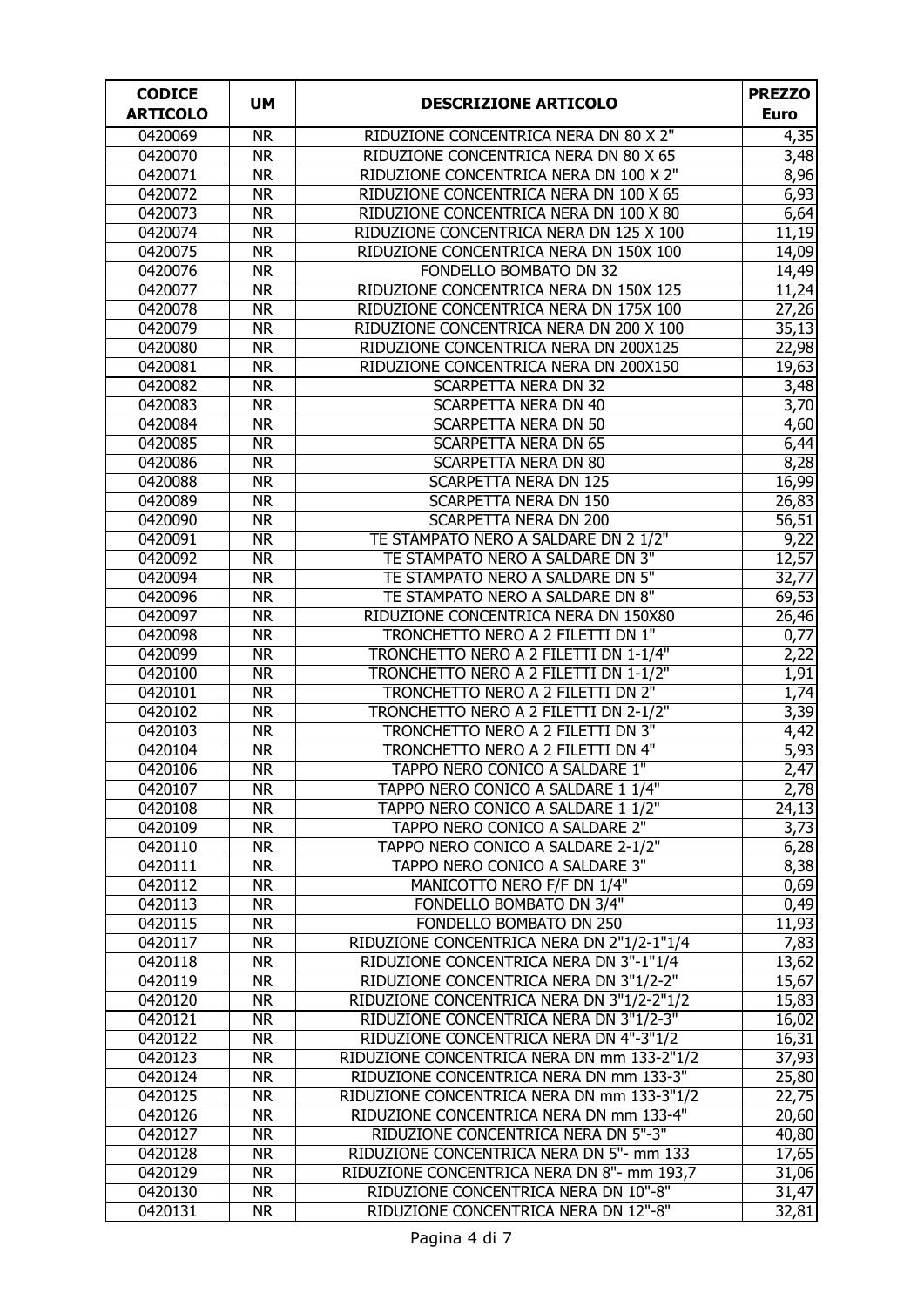| <b>CODICE</b>      | <b>UM</b>                           | <b>DESCRIZIONE ARTICOLO</b>                                       | <b>PREZZO</b>      |
|--------------------|-------------------------------------|-------------------------------------------------------------------|--------------------|
| <b>ARTICOLO</b>    |                                     |                                                                   | <b>Euro</b>        |
| 0420132            | $\overline{\mathsf{NR}}$            | MANICOTTO NERO F/F DN 1/4"                                        | 0,57               |
| 0420133            | <b>NR</b>                           | MANICOTTO NERO F/F DN 2"1/2                                       | 4,11               |
| 0420135            | <b>NR</b>                           | <b>SCARPETTA NERA DN 25</b>                                       | 8,47               |
| 0420136            | <b>NR</b>                           | CURVA A 90 <sup>88</sup> NERA A SALDARE DN 1/2"                   | 3,34               |
| 0490001            | <b>NR</b>                           | FITTING IN ACCIAIO DN 20 (3/4")                                   | 20,08              |
| 0490002            | <b>NR</b>                           | FITTING IN ACCIAIO DN 25 (1")                                     | $\overline{22,36}$ |
| 0490005            | <b>NR</b>                           | FITTING IN ACCIAIO DN 50 (2")                                     | 60,23              |
| 0490006            | <b>NR</b>                           | FITTING IN ACCIAIO DN 65 (2-1/2")                                 | 62,34              |
| 0490007            | <b>NR</b>                           | FITTING IN ACCIAIO DN 80 (3")                                     | 66,01              |
| 0490008            | <b>NR</b>                           | FITTING IN ACCIAIO DN 100 (4")                                    | 103,32             |
| 0490011            | <b>NR</b>                           | FITTING IN ACCIAIO DN 200 (8")                                    | 348,84             |
| 0490012            | <b>NR</b>                           | TEE FITTING DN 25 (1") ART.188                                    | 20,97              |
| 0490013            | <b>NR</b>                           | TEE FITTING IN ACCIAIO DN 32 (1-1/4")                             | 22,51              |
| 0490014            | <b>NR</b>                           | TEE FITTING DN 40 (1-1/2") ART. 188                               | 25,07              |
| 0490016            | <b>NR</b>                           | TEE FITTING IN ACCIAIO DN 65 (2-1/2")                             | 114,87             |
| 0490018            | <b>NR</b>                           | TEE FITTING IN ACCIAIO DN 100 (4")                                | 179,77             |
| 0490019            | <b>NR</b>                           | TEE FITTING IN ACCIAIO DN 125 (5")                                | 230,96             |
| 0490021            | $\overline{\text{NR}}$              | TRONCHETTO A TI PRESA GAS DN 1 1/4" B.P.                          | 12,60              |
| 0490023            | $\overline{\text{NR}}$              | TRONCHETTO A TI PRESA GAS DN 2" B.P.                              | 17,68              |
| 0490027            | <b>NR</b>                           | TEE FITTING RAVETTI DN 200 (8")                                   | 620,22             |
| 0590002            | <b>NR</b>                           | GIUNTO DIELET. FIL. M/F DN 1"                                     | 7,25               |
| 0590008            | $\overline{\mathsf{NR}}$            | GIUNTO DIELET. FIL. M/S D. 1"                                     | 6,91               |
| 0590009            | $\overline{\mathsf{NR}}$            | GIUNTO DIELET. FIL. M/S D. 1"1/4                                  | 10,83              |
| 0590010            | $\overline{\mathsf{NR}}$            | GIUNTO DIELET. FIL. M/S D. 1"1/2                                  | 13,64              |
| 0590011            | $\overline{\mathsf{NR}}$            | GIUNTO DIELET. FIL. M/S D. 2"                                     | 16,89              |
| 0590012            | $\overline{\text{NR}}$              | GIUNTO DIELET. FIL. M/S D. 2"1/2                                  | 40,91              |
| 0590013            | $\overline{\text{NR}}$              | <b>GIUNTO DIELET. M/S DN 3"</b><br>GIUNTO DIELET. S/S PN 16 DN 1" | $\overline{57,51}$ |
| 0590014<br>0590015 | <b>NR</b><br>$\overline{\text{NR}}$ | GIUNTO DIELET. S/S DN. 1"-1/4                                     | 7,42<br>10,83      |
| 0590016            | N <sub>R</sub>                      | GIUNTO DIELET. S/S PN 16 DN 1-1"/2                                | 13,64              |
| 0590017            | $\overline{\mathsf{NR}}$            | GIUNTO DIELET. S/S PN 16 D. 2"                                    | 16,90              |
| 0590018            | $\overline{\mathsf{NR}}$            | GIUNTO DIELET. A SALDARE PN 10 D 65                               | 66,36              |
| 0590019            | $\overline{\mathsf{NR}}$            | GIUNTO DIELET. A SALDARE PN 16 DN 80                              | 76,69              |
| 0590020            | <b>NR</b>                           | GIUNTO DIELET. A SALDARE PN 16 DN 100                             | 118,68             |
| 0590021            | <b>NR</b>                           | GIUNTO DIELET. A SALDARE PN 16 D 125                              | 159,65             |
| 0590023            | <b>NR</b>                           | GIUNTO DIELET. A SALDARE PN 16 D 200                              | 328,27             |
| 0590024            | <b>NR</b>                           | GIUNTO DIELET. A SALDARE PN 25 DN 100                             | 106,26             |
| 0590025            | <b>NR</b>                           | GIUNTO DIELET. A SALDARE PN 25 DN 125                             | 147,64             |
| 0810024            | <b>NR</b>                           | FLANGIA IN ACC. PIANA UNI PN 10 DN 500                            | 87,86              |
| 0810026            | <b>NR</b>                           | FLANGIA IN ACC. PIANA UNI PN 16 DN 15                             | 1,39               |
| 0810027            | <b>NR</b>                           | FLANGIA IN ACC. PIANA UNI PN 16 DN 20                             | 1,73               |
| 0810028            | <b>NR</b>                           | FLANGIA IN ACC. PIANA UNI PN 16 DN 25                             | 2,15               |
| 0810029            | <b>NR</b>                           | FLANGIA IN ACC. PIANA UNI PN 16 DN 32                             | 3,47               |
| 0810030            | <b>NR</b>                           | FLANGIA IN ACC. PIANA UNI PN 16 DN 40                             | 3,92               |
| 0810031            | <b>NR</b>                           | FLANGIA IN ACC. PIANA UNI PN 16 DN 50                             | 5,22               |
| 0810032            | <b>NR</b>                           | FLANGIA IN ACC. PIANA UNI PN 16 DN 65                             | 6,37               |
| 0810033            | <b>NR</b>                           | FLANGIA IN ACC. PIANA UNI PN 16 DN 80                             | 7,64               |
| 0810034            | <b>NR</b>                           | FLANGIA IN ACC. PIANA UNI PN 16 DN 100                            | 9,33               |
| 0810035            | <b>NR</b>                           | FLANGIA IN ACC. PIANA UNI PN 16 DN 125                            | 12,53              |
| 0810036            | <b>NR</b>                           | FLANGIA IN ACC. PIANA UNI PN 16 DN 150                            | 15,20              |
| 0810037            | <b>NR</b>                           | FLANGIA IN ACC. PIANA UNI PN 16 DN 200                            | 17,59              |
| 0810039            | <b>NR</b>                           | FLANGIA IN ACC. PIANA UNI PN 16 DN 300                            | 35,94              |
| 0810066            | <b>NR</b>                           | FLANGIA IN ACC. CIECA UNI PN 10 DN 250                            | 52,22              |
| 0810070            | <b>NR</b>                           | FLANGIA IN ACC. CIECA UNI PN 10 DN 500                            | 182,70             |
| 0810072            | <b>NR</b>                           | FLANGIA IN ACC. CIECA UNI PN 16 DN 15                             | 3,63               |
| 0810073            | <b>NR</b>                           | FLANGIA IN ACC. CIECA UNI PN 16 DN 20                             | 4,21               |
| 0810074            | <b>NR</b>                           | FLANGIA IN ACC. CIECA UNI PN 16 DN 25                             | 2,73               |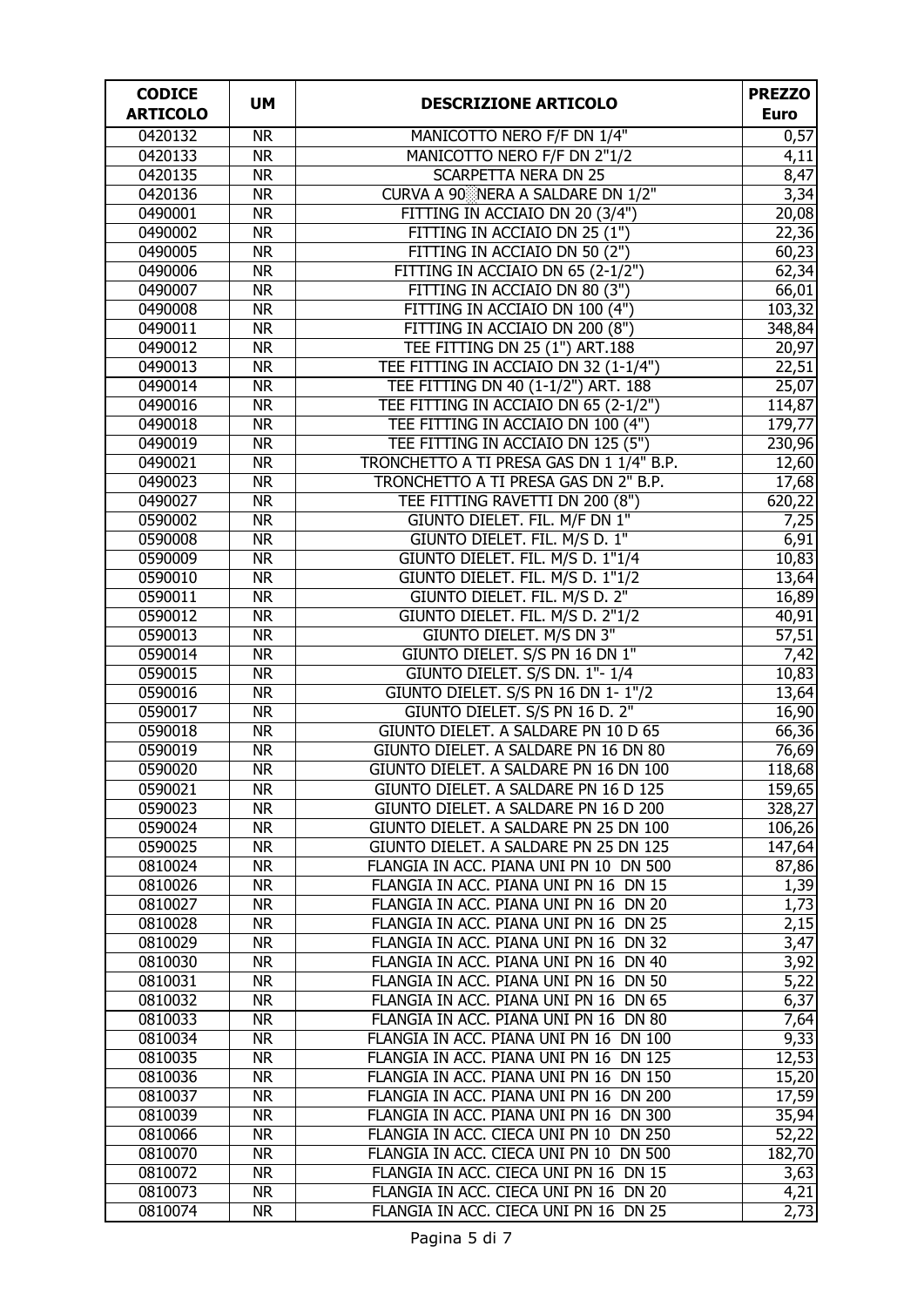| <b>CODICE</b><br><b>ARTICOLO</b> | <b>UM</b>                | <b>DESCRIZIONE ARTICOLO</b>                                                           | <b>PREZZO</b><br><b>Euro</b> |
|----------------------------------|--------------------------|---------------------------------------------------------------------------------------|------------------------------|
| 0810075                          | <b>NR</b>                | FLANGIA IN ACC. CIECA UNI PN 16 DN 32                                                 | 4,02                         |
| 0810076                          | <b>NR</b>                | FLANGIA IN ACC. CIECA UNI PN 16 DN 40                                                 | 5,58                         |
| 0810077                          | <b>NR</b>                | FLANGIA IN ACC. CIECA UNI PN 16 DN 50                                                 | 6,39                         |
| 0810078                          | <b>NR</b>                | FLANGIA IN ACC. CIECA UNI PN 16 DN 65                                                 | 9,79                         |
| 0810079                          | <b>NR</b>                | FLANGIA IN ACC. CIECA UNI PN 16 DN 80                                                 | 10,27                        |
| 0810080                          | <b>NR</b>                | FLANGIA IN ACC. CIECA UNI PN 16 DN 100                                                | 12,85                        |
| 0810081                          | <b>NR</b>                | FLANGIA IN ACC. CIECA UNI PN 16 DN 125                                                | $\overline{21,46}$           |
| 0810082                          | <b>NR</b>                | FLANGIA IN ACC. CIECA UNI PN 16 DN 150                                                | 23,39                        |
| 0810083                          | <b>NR</b>                | FLANGIA IN ACC. CIECA PN 16 DN 200                                                    | 32,83                        |
| 0810120                          | <b>NR</b>                | FLANGIA IN ACC. CIECA UNI PN 16 DN 500                                                | 249,40                       |
| 1050001                          | <b>NR</b>                | SFIATO ESALATORE IN OTTONE D. 1"                                                      | 2,77                         |
| 1050005                          | <b>NR</b>                | SFIATO ESALATORE IN ALLUMINIO D. 1"1/2                                                | 27,90                        |
| 1050006                          | <b>NR</b>                | SFIATO ESALATORE IN ALLUMINIO D. 2"                                                   | 19,82                        |
| 1050007                          | <b>NR</b>                | SFIATO ESALATORE IN ALLUMINIO VENTURIM. D. 3"                                         | 22,39                        |
| 1120001                          | <b>NR</b>                | FILTRO GAS IN ACC. G. 05 A SQUADRO FL DN 40                                           | 246,86                       |
| 1120002                          | <b>NR</b>                | FILTRO GAS IN ACC. F. 05 DIR. USCIT. FL DN 40                                         | 246,86                       |
| 1120003                          | <b>NR</b>                | FILTRO GAS IN ACC. FL. DIR. G. 1 DN 50                                                | $\overline{366,31}$          |
| 1120007                          | <b>NR</b>                | FILTRI GAS IN ACC. FLANG. A SQUADRO G. 1 DN 50                                        | 366,31                       |
| 1120011                          | <b>NR</b>                | FILTRO GAS A CARTUCCIA IN ACC. FC 03                                                  | 83,85                        |
| 1120013                          | <b>NR</b>                | FILTRO GAS IN ACC. DIRITTO FIL. 1" MOD. TFG-5                                         | 84,05                        |
| 1210015                          | <b>NR</b>                | RID. DIVAL 250 BL. MAX FL. DN 40 TAR MBAR 20                                          | 1408,68                      |
| 1210023                          | <b>NR</b>                | RID. RB 1212 BL. MAX FIL. 3/4"T.25 MBAR 15 MC/H                                       | 68,51                        |
| 1210026                          | <b>NR</b>                | RID. RB 2012 BL. MAX. FIL 1" T. 25 MBAR 25 MC/H                                       | 208,80                       |
| 1210032                          | <b>NR</b>                | RID. RBE 2312 BL MAX FIL 1"T. 25MBAR 50MC/H                                           | 180,82                       |
| 1210042                          | $\overline{\mathsf{NR}}$ | RID. TART.A.149 TAR. 20MBAR FL.D.50 Q=250 mc/h                                        | 568,76                       |
| 1210046                          | <b>NR</b>                | RID. TART.B/249 TAR.20MBAR fil.1-1/2 Q=160MCH                                         | 400,20                       |
| 1210049                          | <b>NR</b>                | RID. TART.B/249APTAR. 20MBAR FIL.1-1/2 Q=160MC                                        | 391,50                       |
| 1210056                          | <b>NR</b>                | RID. RBE 1812 400 MC/H TARATO 20 MBAR FIL 1 1/2"                                      | 942,50                       |
| 1210057                          | <b>NR</b>                | RID. RBE 1822 400 MC/H TARATO 500 MBAR FIL 1 1/2"                                     | 942,50                       |
| 1210058                          | <b>NR</b>                | RID. RBE 4012 500MC/H TAR.20 MBAR FL. DN 50 PN 16                                     | 1856,00                      |
| 1210059                          | <b>NR</b>                | RID. RBE 4022 500MC/H TAR.500 MBAR FL. DN 50 PN 16                                    | 1856,00                      |
| 1210060                          | <b>NR</b>                | STAB.RE DI PRESS. MOD.ST 9010 TAR 20MBAR FIL 1"                                       | 15,23                        |
| 1210064                          | <b>NR</b>                | DIVAL 512 BP/LBP CON BL. MAX FIL. 1" T. 25 MBAR                                       | 449,50                       |
| 1210065                          | <b>NR</b>                | DIVAL 507 BP/LBP CON BL. MAX FIL. 1" T. 25 MBAR                                       | 406,00                       |
| 1290002                          | <b>NR</b>                | ARMADIO DI PROT.II SALTO IN ACC. INOX A.80                                            | 464,15                       |
| 1290003                          | <b>NR</b>                | ARMADIO DI PROT.II SALTO IN ACC. INOX A. 100                                          | 783,99                       |
| 1290007                          | <b>NR</b>                | ARMADIO DI PROT.II SALTO IN ACC. INOX A. 170                                          | 793,88                       |
| 1290010                          | <b>NR</b>                | ARMADIO DI PROT.II SALTO IN ACC. INOX A. 180                                          | 1409,90                      |
| 1290013                          | <b>NR</b>                | ARMADIO PROT.II SALTO ALLUMINIO 20/10 180X90X180                                      | 1038,88                      |
| 1290014                          | <b>NR</b>                | ARMADIO DI PROT.II SALTO IN ACC. INOX A.300                                           | 3198,85                      |
| 1310001                          | <b>NR</b>                | CONTATORE GAS A CASSETTI G.4 MC/H 6                                                   | 49,83                        |
| 1310002                          | <b>NR</b>                | CONTATORE GAS A CASSETTI G.6 MC/H 10                                                  | $\overline{89,90}$           |
| 1310003                          | <b>NR</b>                | CONTATORE GAS A CASSETTI G.10 MC/H 16                                                 | 301,14                       |
| 1310004                          | <b>NR</b>                | CONTATORE GAS A CASSETTI G.16 MC/H 25                                                 | 295,63                       |
| 1310005                          | <b>NR</b><br><b>NR</b>   | CONTATORE GAS A CASSETTI G.25 MC/H 40<br>CONT.RE GAS A CASSETTI G.40 MC/H 65 FL.PN 16 | 526,22                       |
| 1310007<br>1310008               | <b>NR</b>                | CONT. GAS A CASS G.65 MC/H 100 FL. PN 16 (8F)                                         | 1029,10<br>1634,66           |
| 1310016                          | <b>NR</b>                | CONT.GAS A ROTOIDE G.65 MC/ H 100 EM. HF/BF                                           | 1607,76                      |
| 1310019                          | <b>NR</b>                | CONT.GAS A TURBINA T. FLUXI EM BF HF G100 MC 160                                      | 1571,22                      |
| 1310020                          | <b>NR</b>                | CONT.GAS A TURBINA T. FLUXI EM.BF.G.160 MC 250                                        | 1571,22                      |
| 1310021                          | <b>NR</b>                | CONT.GAS A TURBINA T. FLUXI EM.BF.G.250 MC 400                                        | 1571,22                      |
| 1310028                          | <b>NR</b>                | CONT.GAS A ROTOIDE G.40 MC/H 65 EM. BF                                                | 1607,76                      |
| 1410001                          | <b>NR</b>                | MANOMETRO D.63 ATT. 1/4" OTTONE DA 0 - 6 BAR                                          | 19,19                        |
| 1410003                          | <b>NR</b>                | MANOMETRO D.100 ATT. 1/2"OTT DA 0 - 160 MBAR                                          | 23,85                        |
| 1410004                          | <b>NR</b>                | MANOMETRO D.100 ATT. 1/2"OTT. DA 0 - 250 MBAR                                         | 23,85                        |
| 1410005                          | <b>NR</b>                | MANOMETRO D.100 ATT. 1/2" OTT. DA 0 - 6 BAR                                           | 14,91                        |
| 1410007                          | <b>NR</b>                | MANOMETRO D.100 ATT. 1/2" OTT. DA 0-600 MBAR                                          | 43,34                        |